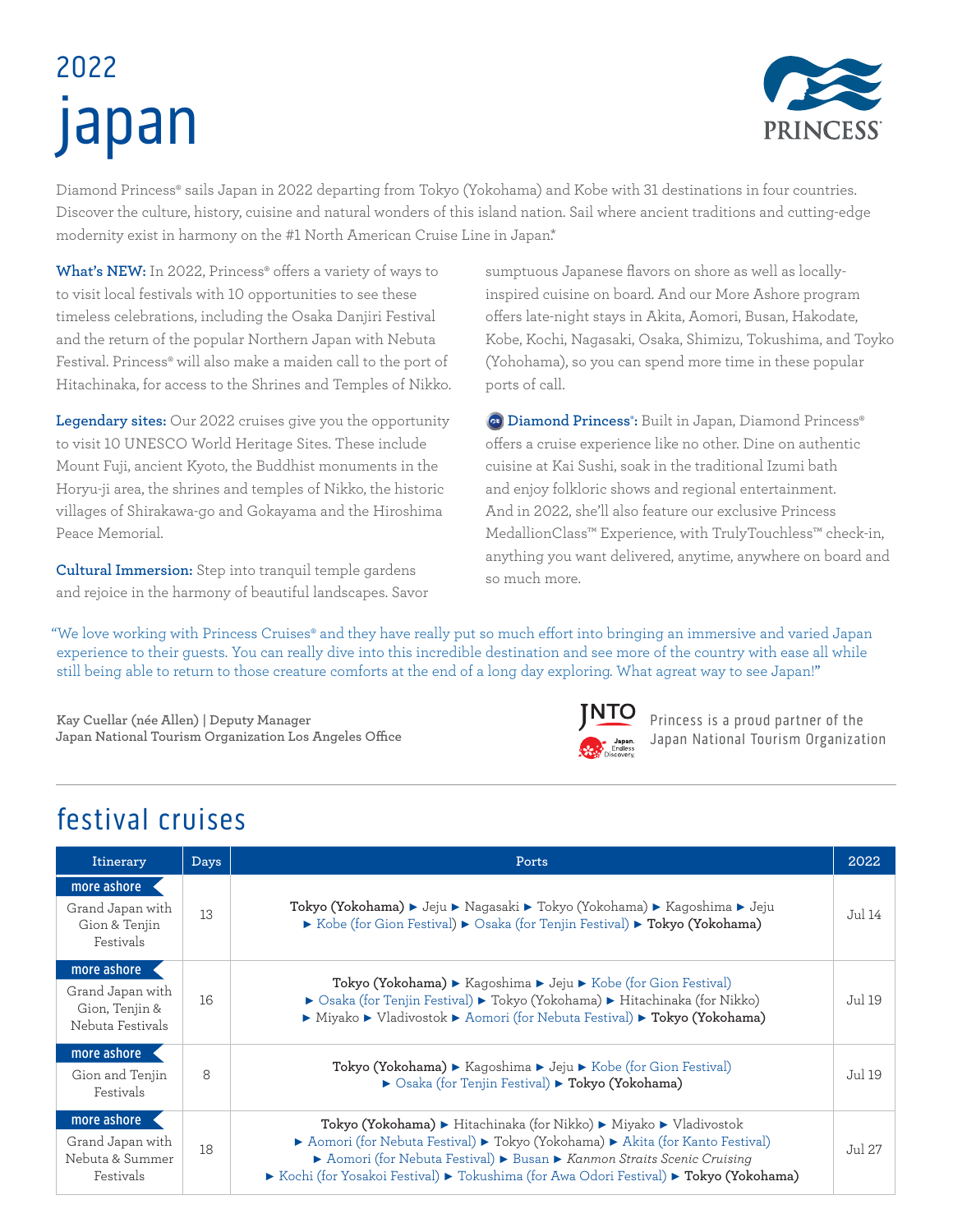## festival cruises (cont.)

| Itinerary                                                                            | Days | Ports                                                                                                                                                                                                                                                                                                                                                               |        |
|--------------------------------------------------------------------------------------|------|---------------------------------------------------------------------------------------------------------------------------------------------------------------------------------------------------------------------------------------------------------------------------------------------------------------------------------------------------------------------|--------|
| more ashore<br>Northern Japan with<br>Nebuta Festival                                | 8    | Tokyo (Yokohama) > Hitachinaka (for Nikko) > Miyako > Vladivostok<br>Aomori (for Nebuta Festival) > Tokyo (Yokohama)                                                                                                                                                                                                                                                |        |
| more ashore<br>Circle Japan with<br>Nebuta & Summer<br>Festivals                     | 10   | Tokyo (Yokohama) > Akita (for Kanto Festival) > Aomori (for Nebuta Festival)<br>Busan Kanmon Straits Scenic Cruising Kochi (for Yosakoi Festival)<br>▶ Tokushima (for Awa Odori Festival) ▶ Tokyo (Yokohama)                                                                                                                                                        | Aug 4  |
| more ashore<br>Grand Japan<br>with Nebuta,<br>Kumano Fireworks<br>& Summer Festivals | 19   | Tokyo (Yokohama) > Akita (for Kanto Festival) > Aomori (for Nebuta Festival)<br>Busan Chanmon Straits Scenic Cruising CKochi (for Yosakoi Festival) Chanshima<br>(for Awa Odori Festival) ► Tokyo (Yokohama) ► Tokushima (for Awa Odori Festival) ► Osaka<br>(for Kyoto) ► Kumano (for Fireworks Viewing) ► Kochi ► Kagoshima ► Jeju ► Sasebo<br>▶ Tokyo (Yokohama) | Aug 4  |
| more ashore<br>Grand Japan with<br>Kumano Fireworks                                  | 18   | Tokyo (Yokohama) ► Tokushima (for Awa Odori Festival) ► Osaka (for Kyoto)<br>► Kumano (for Fireworks Viewing) ► Kochi ► Kagoshima ► Jeju ► Sasebo<br>▶ Tokyo (Yokohama) ▶ Aomori ▶ Kushiro ▶ Korsakov (Yuzhno-Sakhalinsk)<br>▶ Otaru ▶ Hakodate ▶ Tokyo (Yokohama)                                                                                                  | Aug 14 |
| more ashore<br>Japan Explorer with<br>Kumano Fireworks                               | 9    | Tokyo (Yokohama) > Tokushima (for Awa Odori Festival) > Osaka (for Kyoto)<br>► Kumano (for Fireworks Viewing) ► Kochi ► Kagoshima ► Jeju ► Sasebo<br>▶ Tokyo (Yokohama)                                                                                                                                                                                             | Aug 14 |
| more ashore<br>Southern Islands &<br>Japan Explorer with<br>Danjiri Festival         | 18   | Tokyo (Yokohama) ▶ Okinawa ▶ Ishigaki ▶ Hualien ▶ Taipei (Keelung)<br>► Tokyo (Yokohama) ► Kagoshima ► Jeju ► Hiroshima ► Kochi ► Osaka (for Danjiri Festival)<br>Shimizu (for Mt. Fuji) > Tokyo (Yokohama)                                                                                                                                                         | Sep 1  |
| more ashore<br>Japan Explorer with<br>Danjiri Festival                               | 9    | Tokyo (Yokohama) ► Kagoshima ► Jeju ► Hiroshima ► Kochi ► Osaka (for Danjiri Festival)<br>Shimizu (for Mt. Fuji) > Tokyo (Yokohama)                                                                                                                                                                                                                                 | Sep 10 |
| more ashore<br>Sea of Japan &<br>Japan Explorer with<br>Danjiri Festival             | 18   | Tokyo (Yokohama) ► Kagoshima ► Jeju ► Hiroshima ► Kochi ► Osaka (for Danjiri Festival)<br>▶ Shimizu (for Mt. Fuji) ▶ Tokyo (Yokohama) ▶ Aomori ▶ Sakata ▶ Kanazawa<br>▶ Sakaiminato ▶ Busan ▶ Kagoshima ▶ Tokyo (Yokohama)                                                                                                                                          | Sep 10 |

## northern japan cruises

| Itinerary                                          | Days | Ports                                                                                                                                                                                                       |        |
|----------------------------------------------------|------|-------------------------------------------------------------------------------------------------------------------------------------------------------------------------------------------------------------|--------|
| more ashore<br>Japan Explorer &<br>Circle Hokkaido | 17   | Tokyo (Yokohama) ▶ Nagasaki ▶ Jeju ▶ Hiroshima ▶ Kochi ▶ Osaka (for Kyoto)<br>► Shimizu (for Mt. Fuji) ► Tokyo (Yokohama) ► Kushiro ► Korsakov (Yuzhno-Sakhalinsk)<br>▶ Otaru ▶ Hakodate ▶ Tokyo (Yokohama) |        |
| more ashore<br>Circle Hokkaido                     | 8    | Tokyo (Yokohama) ▶ Kushiro ▶ Korsakov (Yuzhno-Sakhalinsk)<br>▶ Otaru ▶ Hakodate ▶ Tokyo (Yokohama)                                                                                                          |        |
| more ashore<br>Circle Hokkaido<br>Explorer         | 13   | Tokyo (Yokohama) ► Kushiro ► Korsakov (Yuzhno-Sakhalinsk) ► Otaru ► Hakodate<br>► Tokyo (Yokohama) ► Jeju ► Sasebo ► Kagoshima ► Tokyo (Yokohama)                                                           |        |
| more ashore<br>Circle Hokkaido                     | 9    | Tokyo (Yokohama) ► Aomori ► Kushiro ► Korsakov (Yuzhno-Sakhalinsk)<br>► Otaru ► Hakodate ► Tokyo (Yokohama)                                                                                                 | Aug 23 |

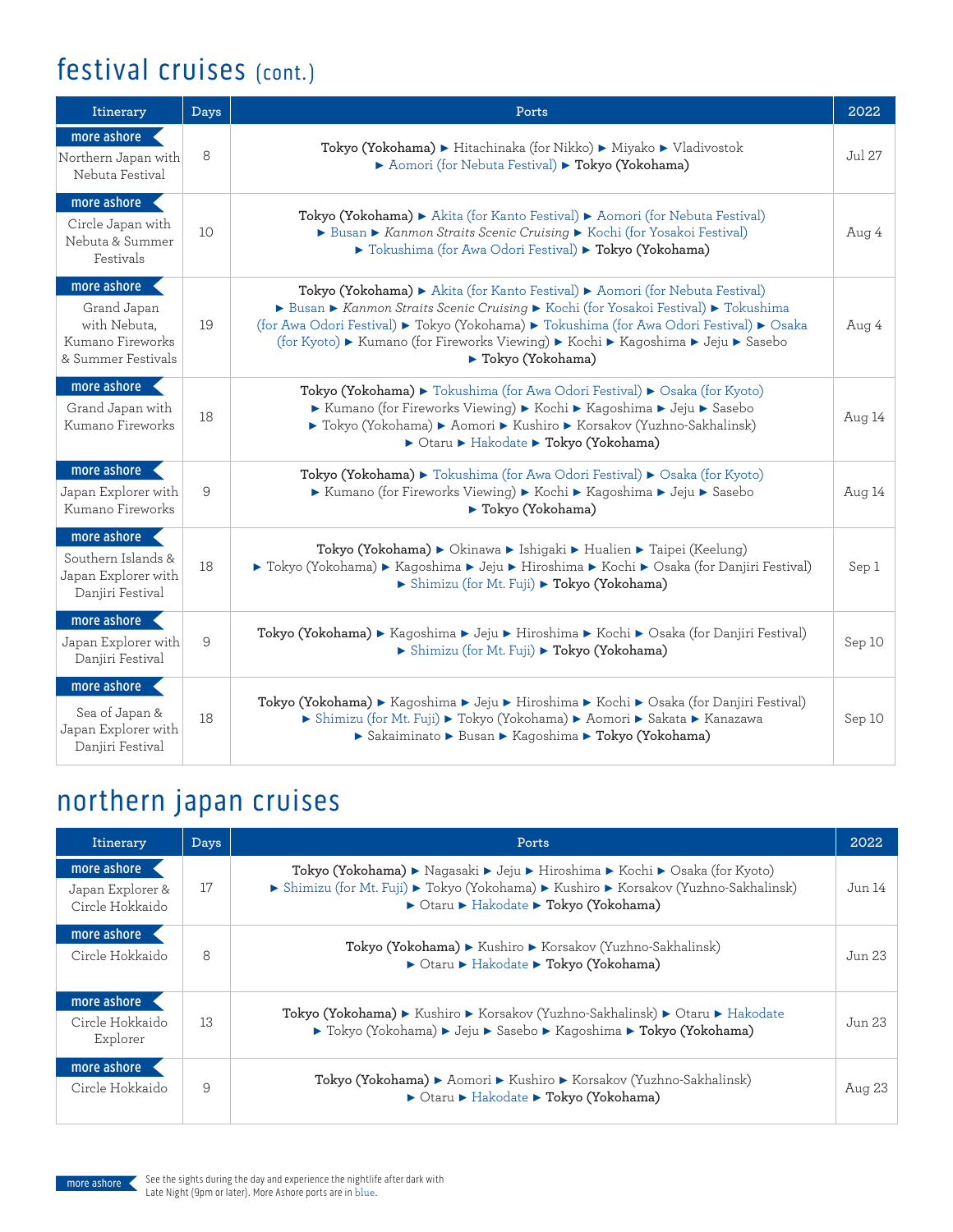## northern japan cruises (cont.)

| Itinerary                                            | Days <sup>1</sup> | Ports                                                                                                                                                                            | 2022   |
|------------------------------------------------------|-------------------|----------------------------------------------------------------------------------------------------------------------------------------------------------------------------------|--------|
| more ashore<br>Circle Hokkaido &<br>Southern Islands | 18                | Tokyo (Yokohama) ► Aomori ► Kushiro ► Korsakov (Yuzhno-Sakhalinsk) ► Otaru ► Hakodate<br>► Tokyo (Yokohama) ► Okinawa ► Ishigaki ► Hualien ► Taipei (Keelung) ► Tokyo (Yokohama) | Aug 23 |

## central japan cruises

| Itinerary                                | Days | Ports                                                                                                                                               | 2022   |
|------------------------------------------|------|-----------------------------------------------------------------------------------------------------------------------------------------------------|--------|
| more ashore<br>Japan Explorer            | 9    | Tokyo (Yokohama) ► Nagasaki ► Jeju ► Hiroshima ► Kochi ► Osaka (for Kyoto)<br>▶ Shimizu (for Mt. Fuji) ▶ Tokyo (Yokohama)                           | Jun 14 |
| Sea of Japan                             | 9    | Tokyo (Yokohama) ▶ Aomori ▶ Sakata ▶ Kanazawa ▶ Sakaiminato<br>▶ Busan ▶ Kagoshima ▶ Tokyo (Yokohama)                                               | Sep 19 |
| more ashore<br>Korea & Japan<br>Explorer | 14   | Kobe ► Jeju ► Kagoshima ► Tokyo (Yokohama) ► Nagasaki ► Jeju ► Hiroshima<br>► Kochi ► Osaka (for Kyoto) ► Shimizu (for Mt. Fuji) ► Tokyo (Yokohama) | Jun 9  |

## southern islands and taiwan cruises

| Itinerary                    | <b>Days</b> | Ports                                                                                                                                                                                                                                                 | 2022                        |
|------------------------------|-------------|-------------------------------------------------------------------------------------------------------------------------------------------------------------------------------------------------------------------------------------------------------|-----------------------------|
| Southern Islands             | 7           | Kobe ▶ Okinawa ▶ Ishigaki ▶ Taipei (Keelung) ▶ Kobe<br>*Miyakojima replaces Ishigaki                                                                                                                                                                  | May 14,<br>$21^{\ast}$ , 28 |
| Southern Islands<br>Explorer | 12          | Kobe $\blacktriangleright$ Okinawa $\blacktriangleright$ Ishigaki $\blacktriangleright$ Taipei (Keelung) $\blacktriangleright$ Kobe $\blacktriangleright$ Kochi $\blacktriangleright$ Kagoshima $\blacktriangleright$ Jeju $\blacktriangleright$ Kobe | May 28                      |
| Southern Islands<br>Explorer | 13          | Tokyo (Yokohama) ► Jeju ► Sasebo ► Tokyo (Yokohama) ► Okinawa ► Ishigaki<br>$\blacktriangleright$ Taipei (Keelung) $\blacktriangleright$ Kobe<br>*Nagasaki replaces Sasebo; port order varies                                                         | Jul 1, $6^*$                |
| Southern Islands             | 8           | Tokyo (Yokohama) ► Okinawa ► Ishigaki ► Taipei (Keelung) ► Tokyo (Yokohama)                                                                                                                                                                           | Jul 6                       |
| Southern Islands             | 9           | Tokyo (Yokohama) ► Okinawa ► Ishigaki ► Hualien ► Taipei (Keelung) ► Tokyo (Yokohama)                                                                                                                                                                 | Sep 1                       |

#### getaway cruises

| Itinerary                                               | Days | Ports                                                                                          | 2022             |
|---------------------------------------------------------|------|------------------------------------------------------------------------------------------------|------------------|
| more ashore<br>Golden Week<br>Kyushu & Korea<br>Getaway | 6    | Tokyo (Yokohama) ▶ Nagasaki ▶ Busan ▶ Kagoshima ▶ Tokyo (Yokohama)                             | Apr 28           |
| Golden Week Korea<br>& Japan Getaway                    | 5    | Tokyo (Yokohama) ▶ Jeju ▶ Nagasaki ▶ Tokyo (Yokohama)                                          | May 4            |
| Korea & Japan<br>Getaway                                | 5    | Kobe ▶ Jeju ▶ Kagoshima ▶ Tokyo (Yokohama)<br>*Nagasaki replaces Kagoshima, port order varies. | May 9*,<br>Jun 9 |